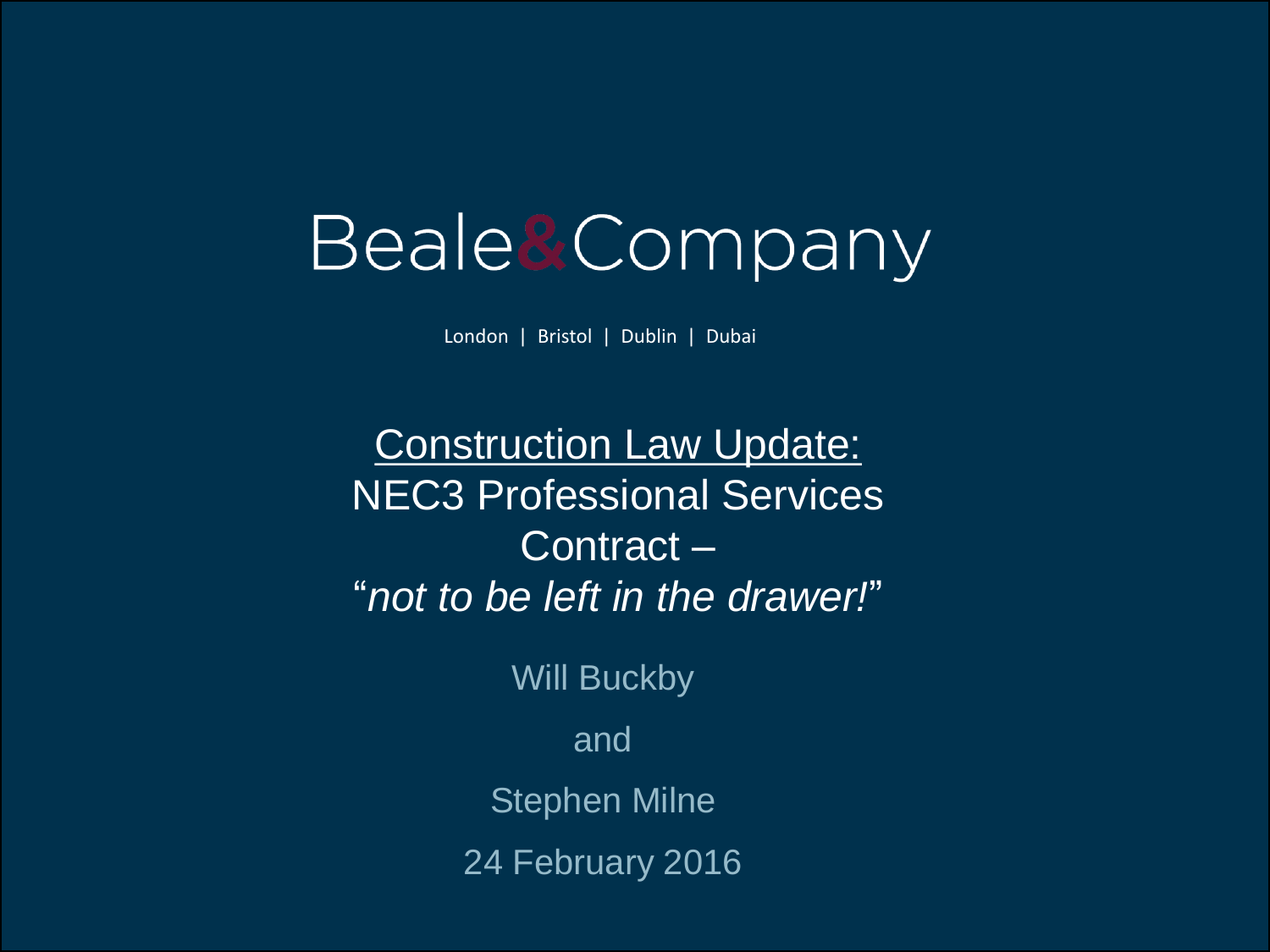# **Introductions**

- Will Buckby  $\pm$ 
	- Partner, Projects and Contracts Advisory
- Stephen Milne  $\pm$ 
	- Associate, Projects and Contracts Advisory + Dispute Resolution

www.beale-law.com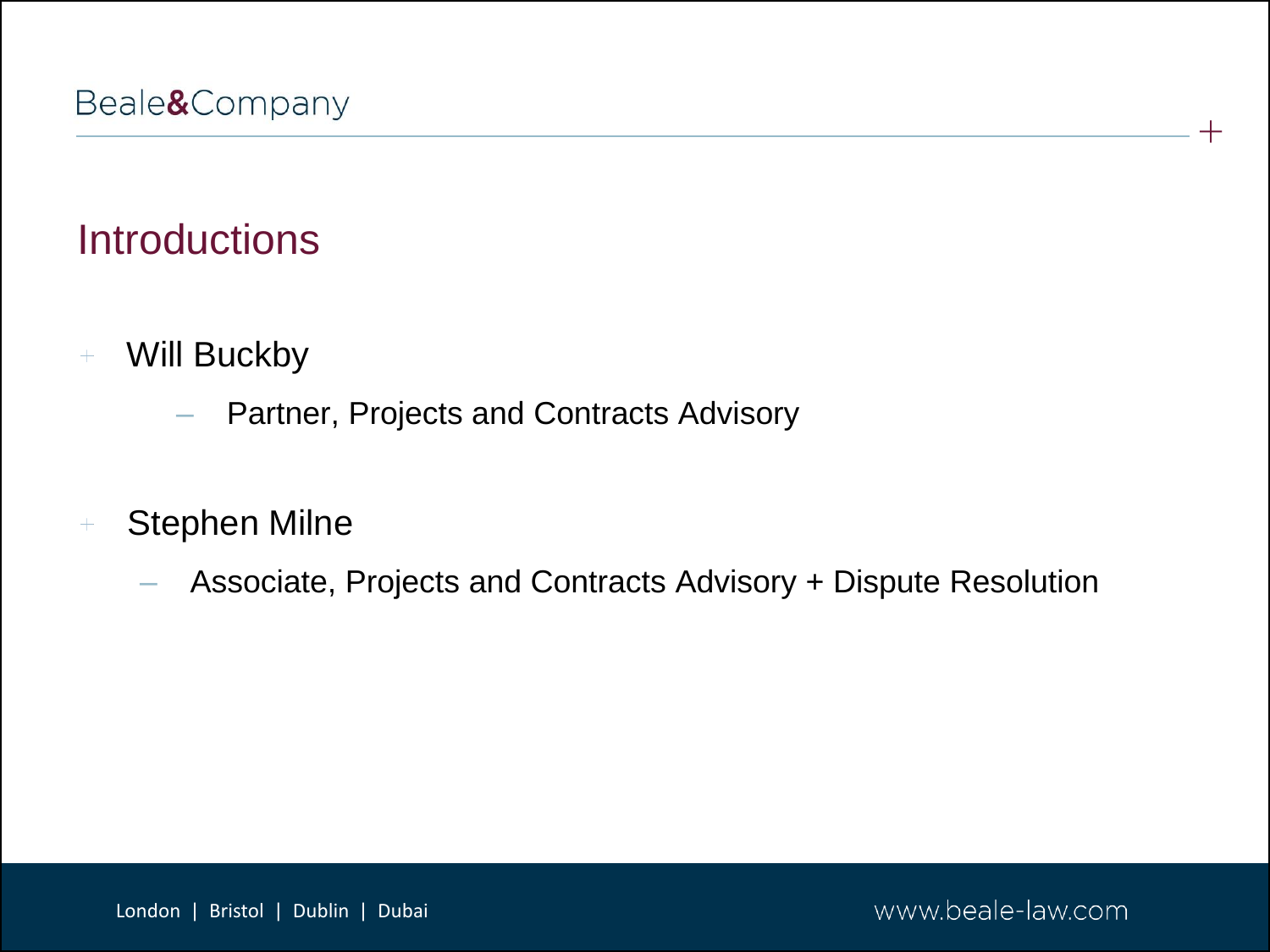#### Webinar Outline

- 1. Introduction to the NEC3, including their use in the current market.
- 2. Quick summary of the NEC3 Professional Services Contract (NEC3 PSC).
- 3. Key features of the NEC3 PSC.
- 4. Project Manager's role under NEC3 ECC, and *Costain v Bechtel [2005].*
- 5. Highlight of recent NEC3 reported cases.
- 6. Conclusions.



 $+$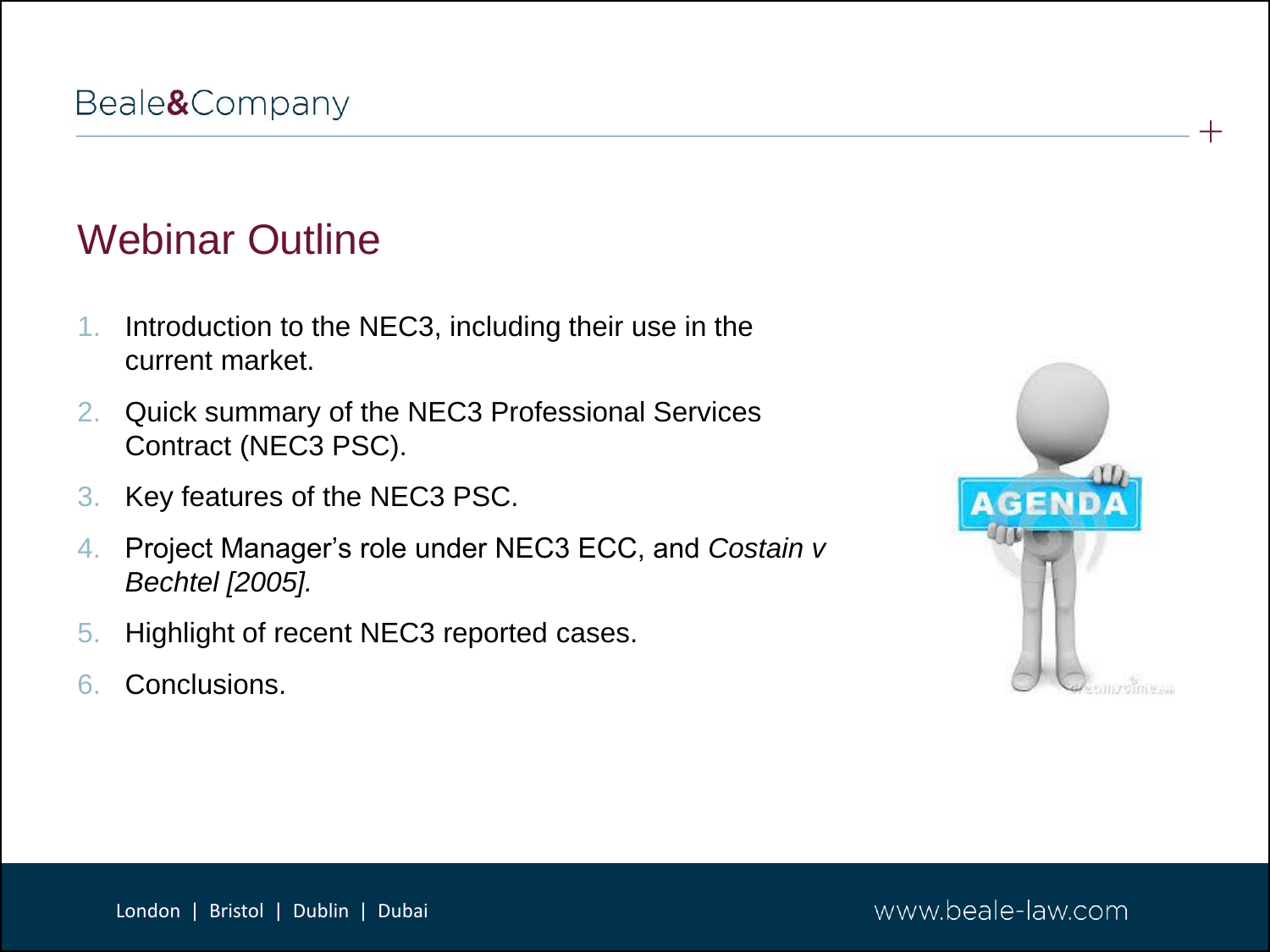# Introduction to NEC3

- Most common standard forms for the UK construction and infrastructure sector.
- First published by the Institute of Civil Engineers in 1993.
- Large family of contracts: not just the NEC3 PSC and ECC.
- Distinct aims:



- Utilises clear and simple language and avoids legal jargon;
- **Stimulates good project management and mitigates/manages risk;**
- **Encourages collaboration -** *"The Employer and the Consultant shall act as stated in this contract and in a spirit of mutual trust and co-operation"* **(Clause 10.1).**
- Office Government Commerce endorsed NEC3 2005 for government contracts.
- Key UK projects, including High Speed 1, London 2012 Olympic Games, Crossrail, and Highways England.
- Wide use in major projects only 12% of NEC contracts with project value of less than £250,000.
- International.
- **Current edition is NEC3 April 2013.**

#### www.beale-law.com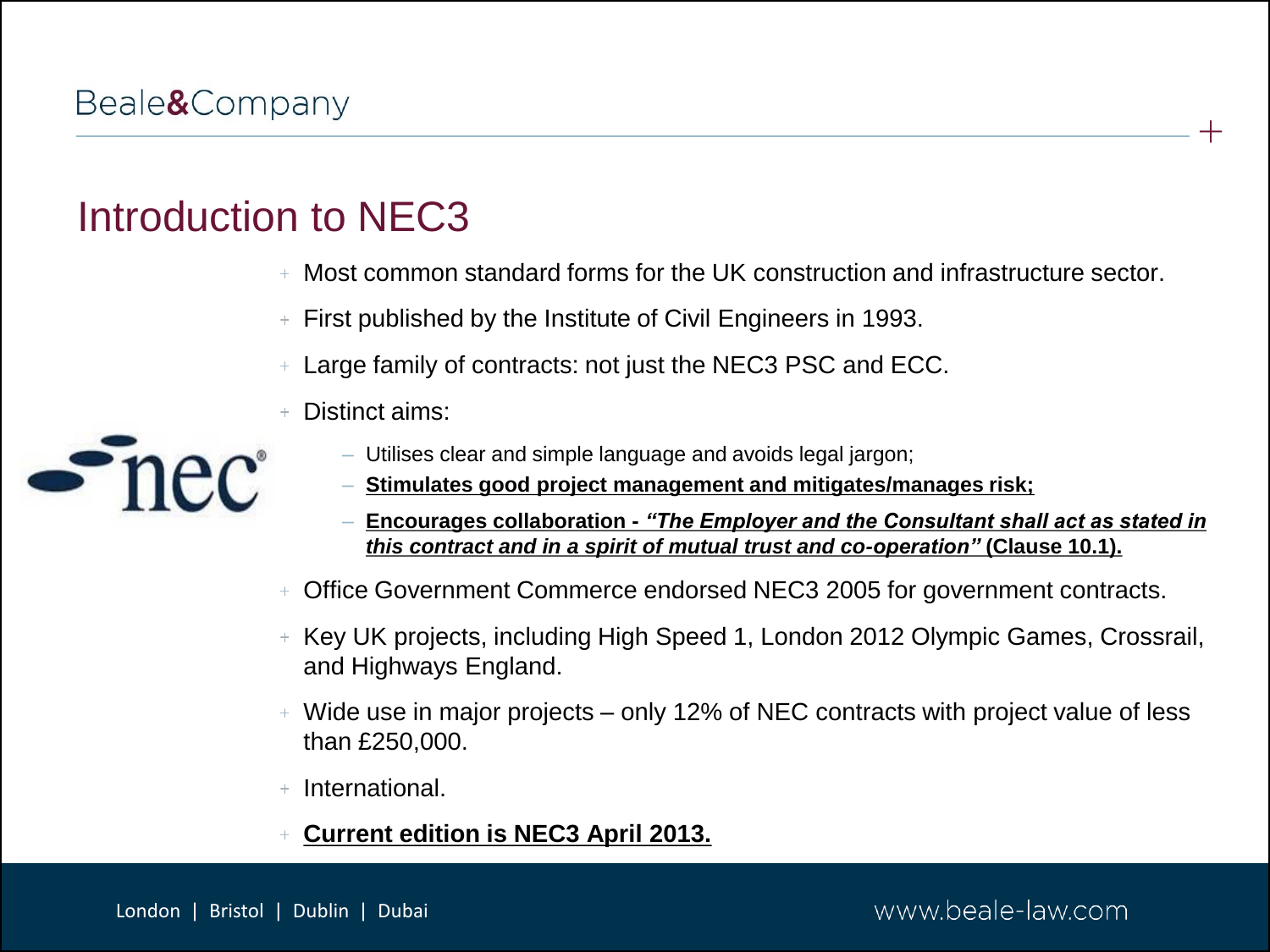# Professional Services Contract (NEC3 PSC)

- "*The Professional Services Contract is intended for use in the appointment of a supplier to provide professional services. It can be used for appointing project managers, supervisors, designers, consultants or other suppliers….".*
- Very different to other standard forms (i.e. ACE, CIC, RIBA etc.).
- For example, is a **project management tool** which is procedural along with a higher administrative burden.
- $+$  Flexible different "Options" to be selected for different project needs.

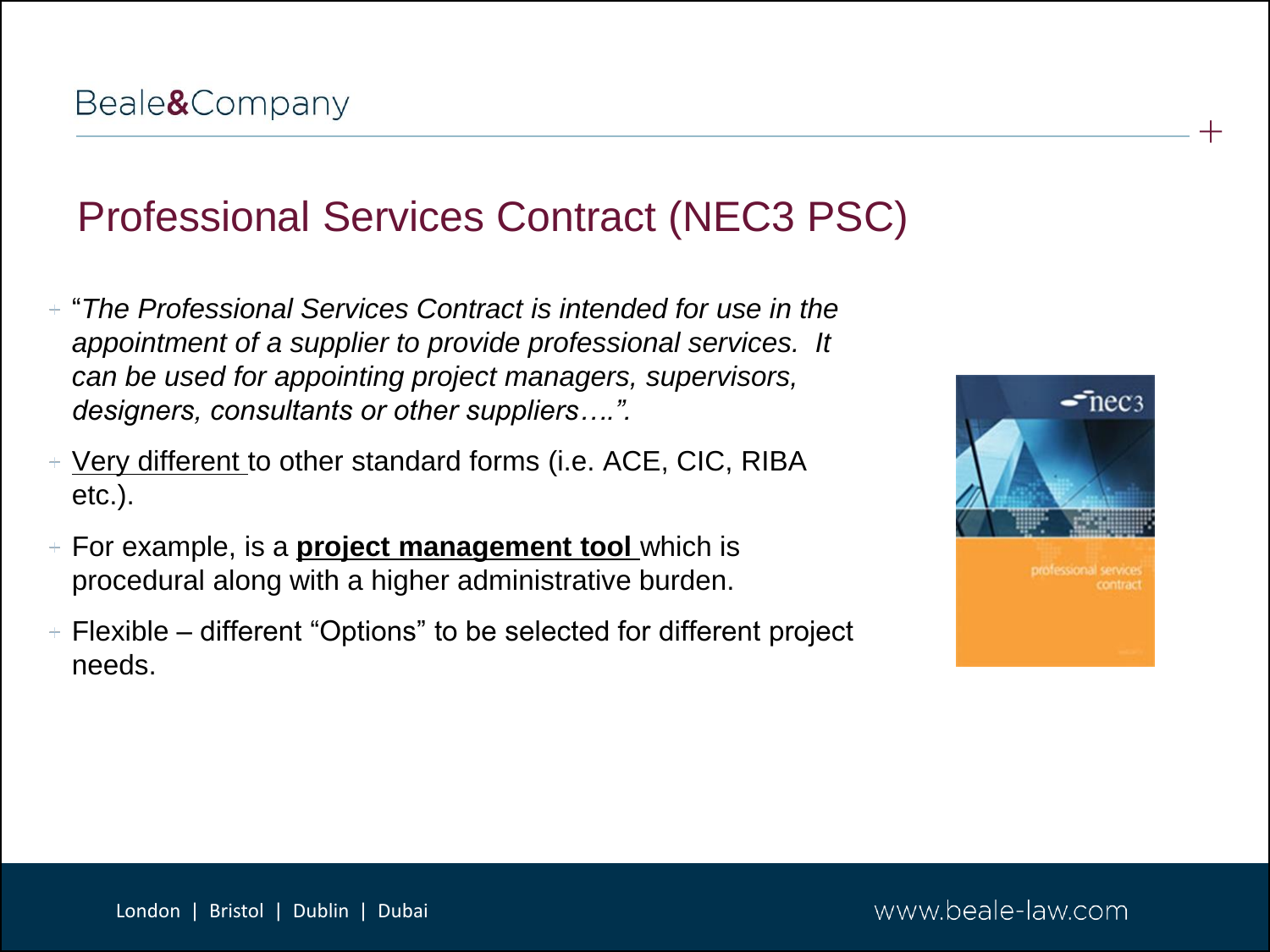# Engineering and Construction Contract (NEC3 ECC)



- *"This contract should be used for the appointment of a contractor for engineering and construction work, including any level of design responsibility."*
- $+$  Very different to other standard forms  $-$  i.e. JCT.
- Mainly used on infrastructure projects in the UK and less so in the building and development sector.
- $+$  Similar in style to the NEC3 PSC.
- **Project management tool and NEC3 ECC administered by a** project manager.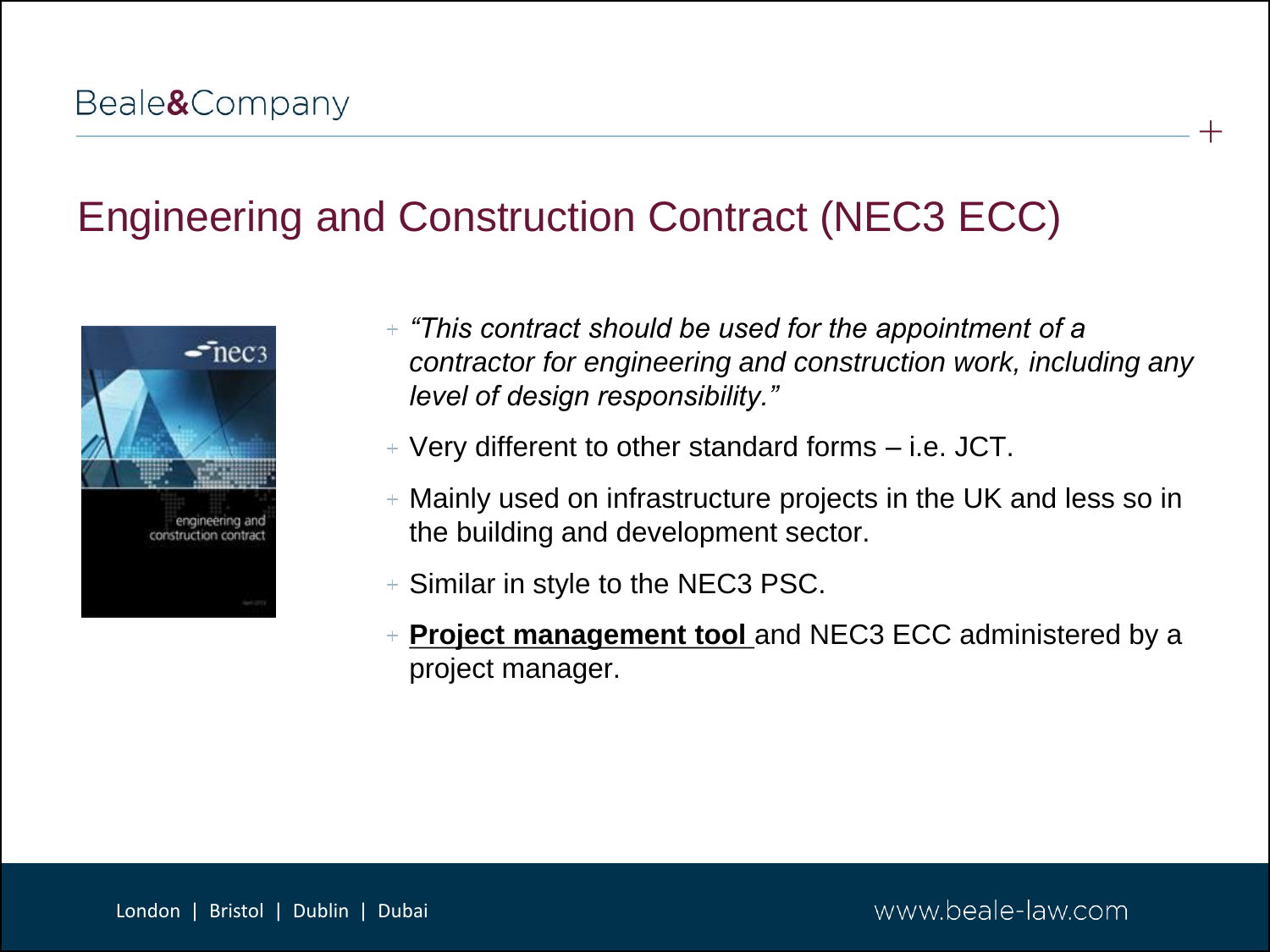# NEC3 Suite of Contracts

- Engineering and Construction Contract (ECC)  $\pm$
- Engineering and Construction Subcontract (ECS)
- Engineering and Construction Short Contract (ECSC)
- Engineering and Construction Short Subcontract (ECSS)
- Professional Services Contract (PSC)  $\pm$
- Professional Services Short Contract (PSSC)
- + Term Service Contract (TSC)
- Term Service Short Contract (TSSC)  $\color{red}+$
- + Supply Contract (SC)
- + Supply Short Contract (SSC)
- + Framework Contract (FC)
- Adjudicator's Contract (AC)



 $+$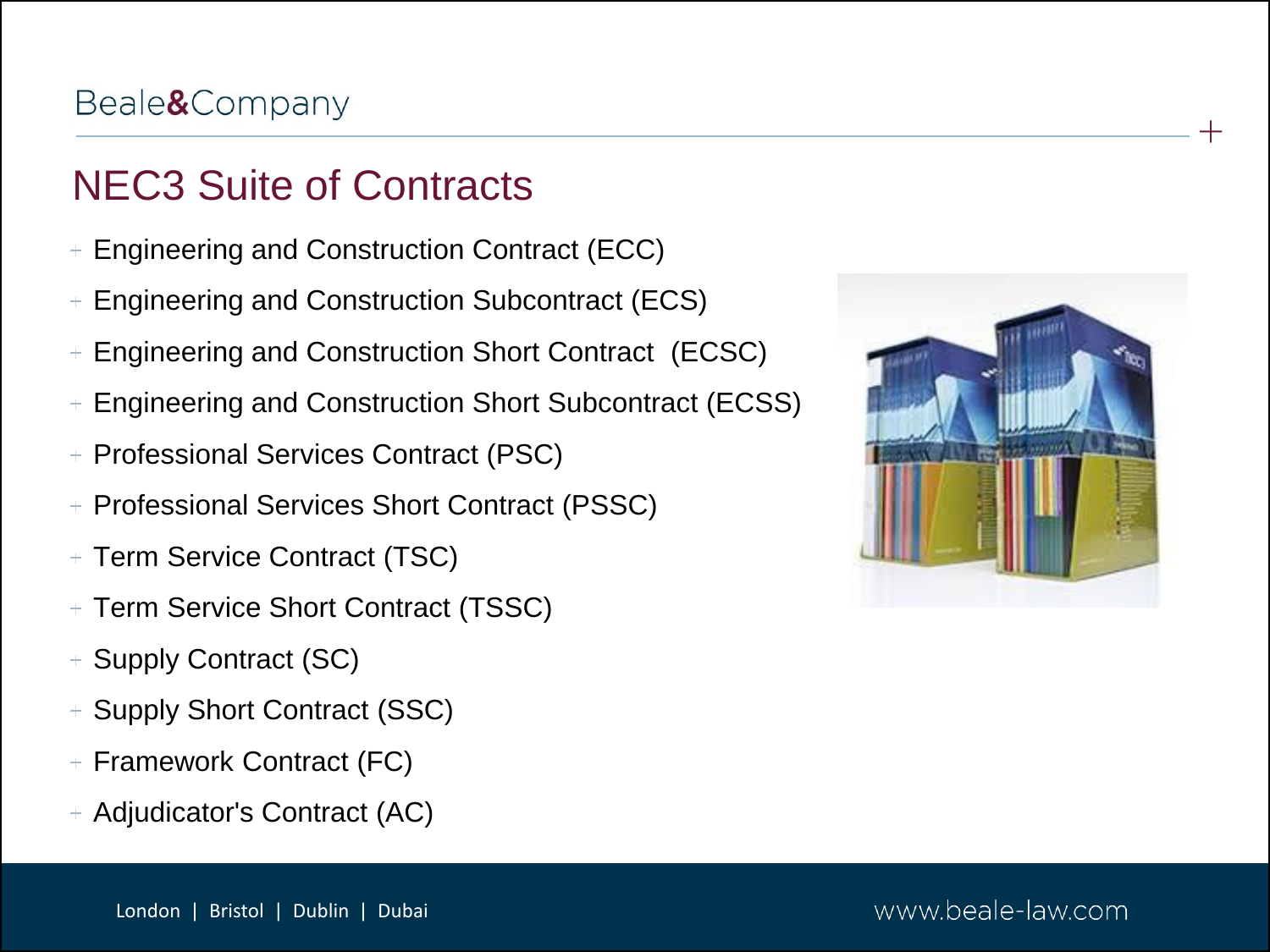#### Structure of the NEC3 PSC



- Core Clauses apply to all NEC3 PSC.
- Main Option Clauses different options for how the fee is paid:
	- Option A: Priced contract with activity schedule
	- Option C: Target contract
	- Option E: Time based contract
	- Option G: Term contract
- Secondary Option Clauses.
	- X Clauses (i.e. changes in law, parent company guarantee, KPIs etc).
	- Y Clauses (i.e. PBAs, Construction Act and CRTPA 1999).
	- Z Clauses (amendments often extensive!).
- Contract Data Parts One and Two.
- Scope / Works Information.

www.beale-law.com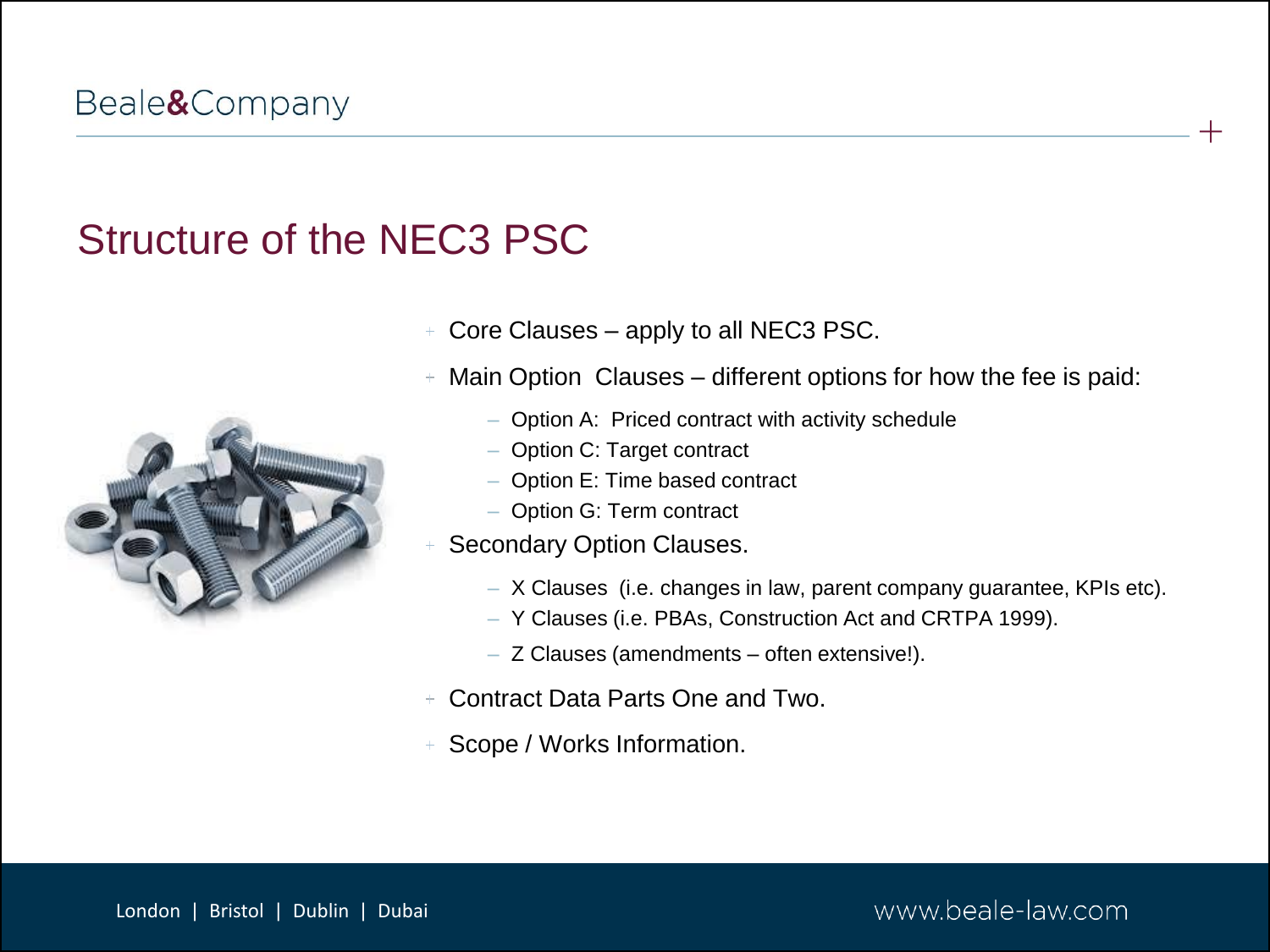# NEC3 PSC – Contents Page

#### **Core clauses**

- 1. General
- 2. The Parties' main responsibilities
- 3. Time
- 4. Quality
- 5. Payment
- 6. Compensation events
- 7. Rights to material
- 8. Indemnity, insurance and liability
- 9. Termination

#### **Main clause options**

- A. Priced contract with activity schedule
- C. Target contract
- E. Time based contract
- G. Term contract

#### **Dispute resolution**

- W<sub>1</sub> Option W<sub>1</sub>
- W<sub>2</sub> Option W<sub>2</sub>

#### **Secondary Option clauses**

- $X1$  Price adjustment for inflation
- X2 Changes in the law
- X3 Multiple currencies
- X4 Parent company guarantee
- X5 Sectional Completion
- X6 Bonus for early Completion
- X7 Delay damages
- X8 Collateral warranties
- X9 Transfer of rights
- X10 Employer's Agent
- X11 Termination by the Employer

#### X12 Partnering

- X13 Performance bond
- X18 Limitation of liability
- X20 Key Performance Indicators

#### Y(UK)1 Project Bank Account

Y(UK)2 The Housing Grants, Construction and Regeneration Act 1996

 $+$ 

- Y(UK)3 The Contracts (Rights of Third Parties) Act 1999
- Z Additional conditions of contract

#### London | Bristol | Dublin | Dubai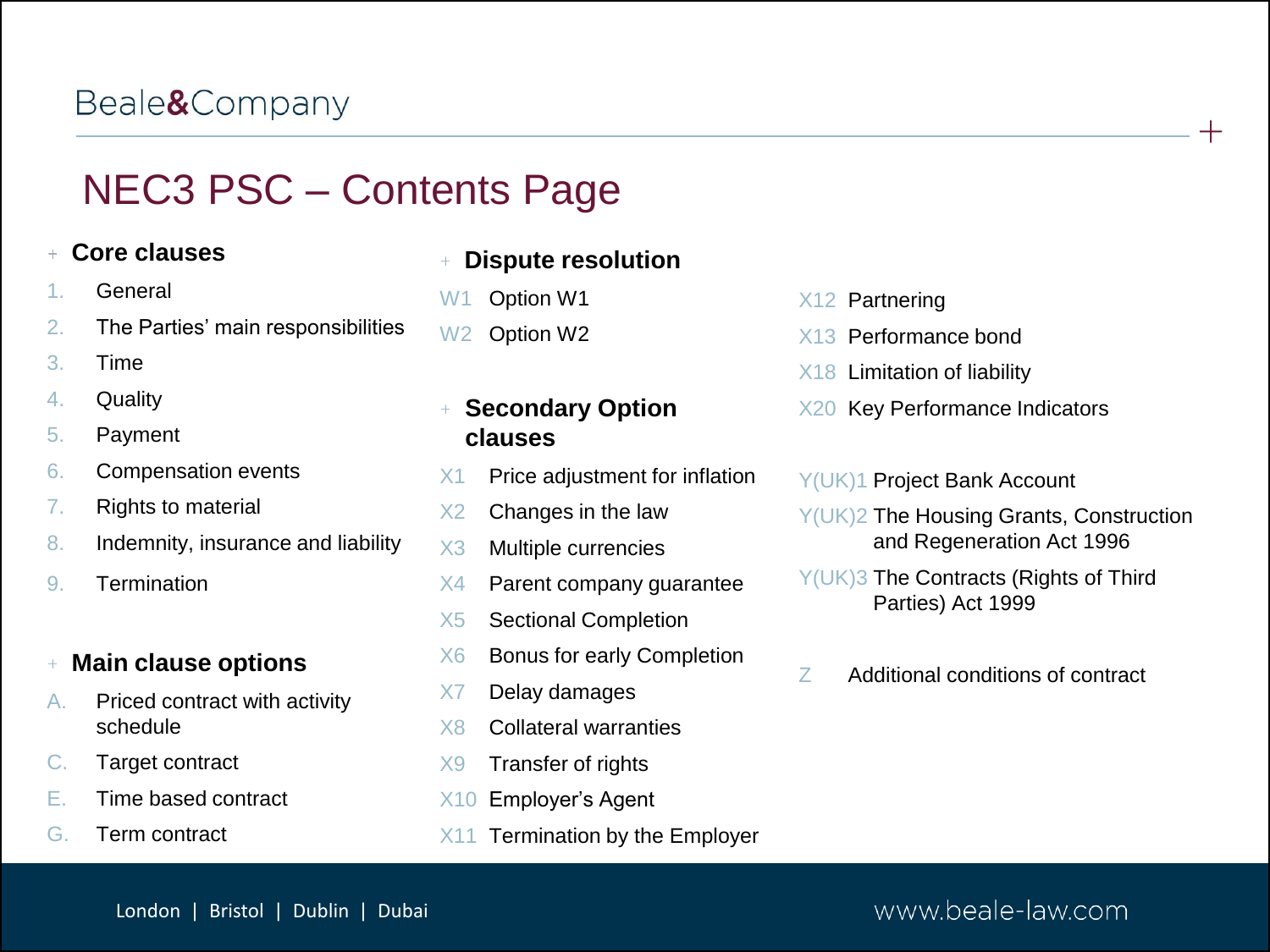#### Key Features of NEC3 PSC - Standard of Care

- Standard of care is the "skill and care normally used by professionals providing services similar to the services", *(Clause 21.2, NEC3 PSC)*.
- As NEC3 PSC written in present tense assumption of strict obligations:
	- Clause 30.3 "Consultant does works ... by the Key Date";
	- Clause 21.1 "The Consultant Provides the Services in accordance with the Scope";
	- Clause 25.1 "The Consultant obeys an instruction … given to him by the Employer".



 $+$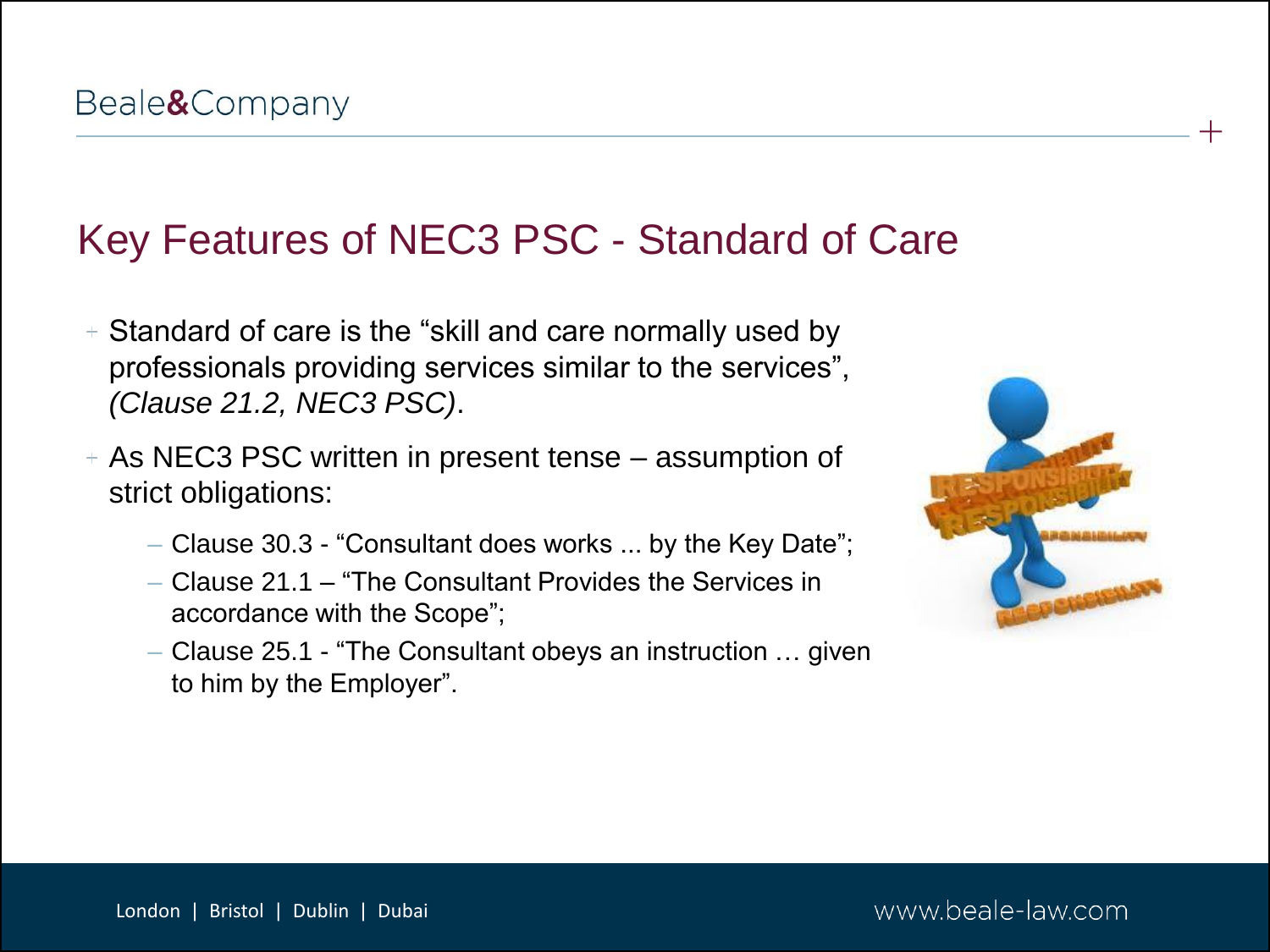# Intellectual Property



- "*Employer has right to use the material provided by the Consultant for the purpose stated in the Scope*" *(Clause 70.1, NEC3 PSC)*.
- *"Consultant may use the material provided by him … for other work unless stated otherwise in the Scope (Clause 70.4).*
- Scope will determine extent of the licence.  $+$
- Ambiguity over the intellectual property licence granted under NEC3 PSC.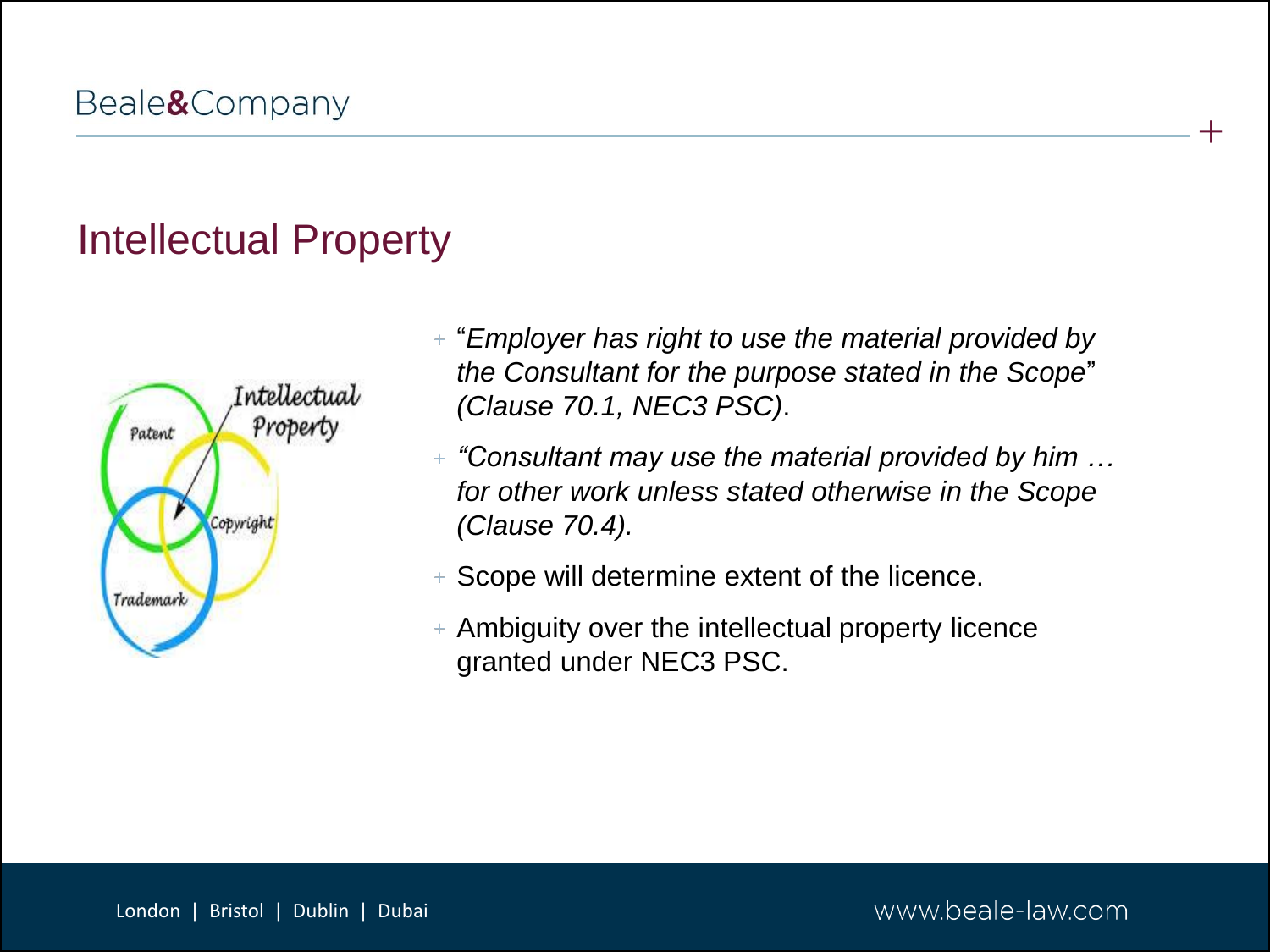# Limits of Liability

- $+$  Limits under clause 82 of the NEC3 PSC.
- $+$  Cap on total liability limits total liability to Employer in contract and tort: **to be stated in the Contract Data**.
- $+$  Excluded Matters  $-$  including LDs, IPR infringement, and loss/damage to third party property.
- $+$  Net contribution clause limits Consultant's liability to proportion of the Employer's losses for which the Consultant is responsible.
- Limits under Option X18:
	- Cap on indirect and consequential loss.
	- No liability for Consultant for a matter unless he is notified before the "end of the liability date".



 $+$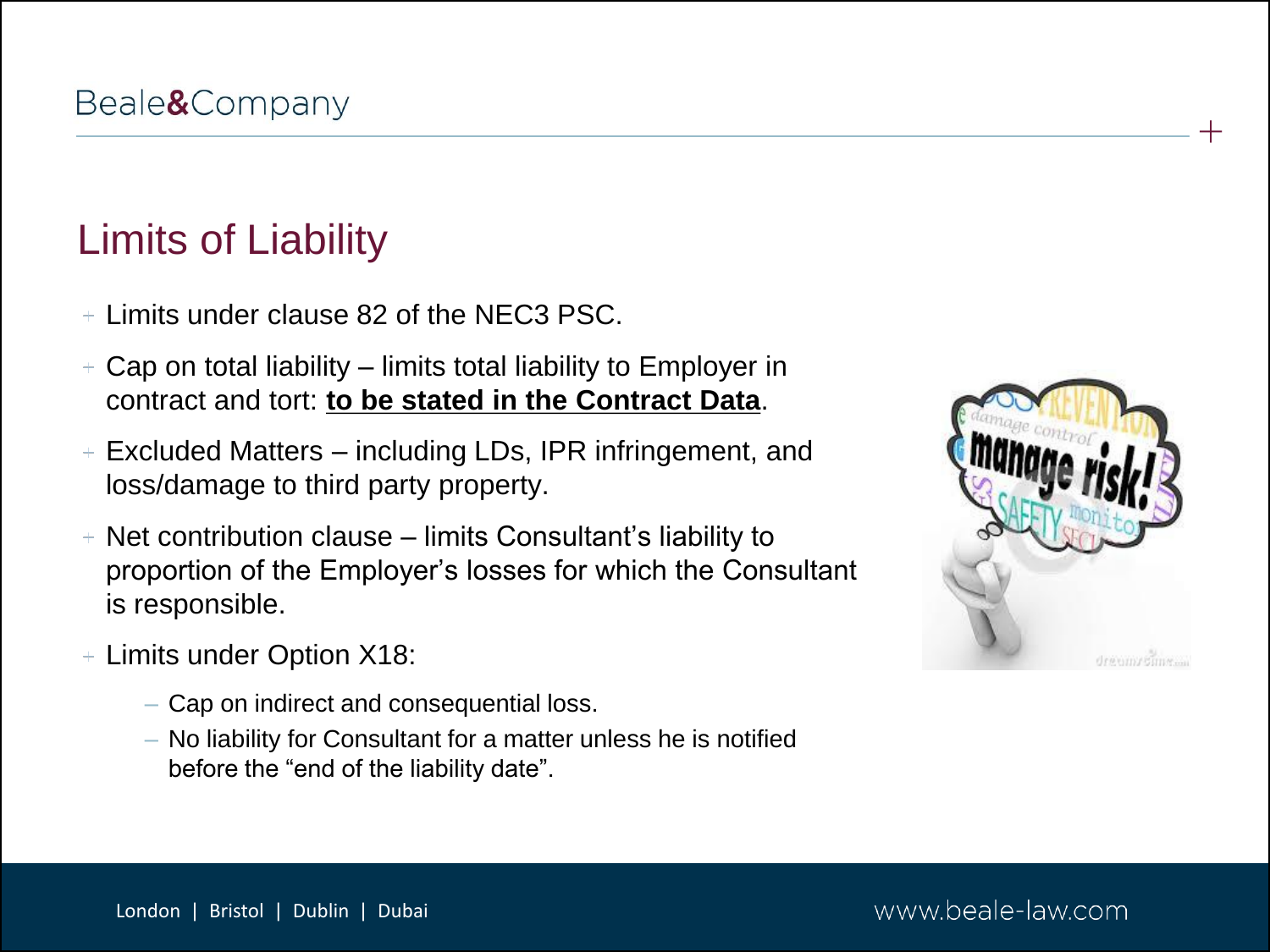#### Risk allocation and management

- **Heart of NEC 3 suite**: contracts encourage proactive management of risk.
- Give an early warning notice of any matter which Employer/Consultant becomes aware of which could:
	- Increase the total of the Prices;
	- Delay Completion;
	- Change the Accepted Programme;
	- Delay meeting a Key Date;
	- Impair the usefulness of the Services; and
	- Affect the work of the Employer + others (*Clause 15.1, NEC3 PSC*).
- Also, any matter which could increase the total cost.
- Risk Reduction Meeting: proposals/solutions (and *Clause 15.2 and 15.3, NEC3 PSC).*
- Risk Register updated *(Clause 15.4, NEC3 PSC*)*.*

www.beale-law.com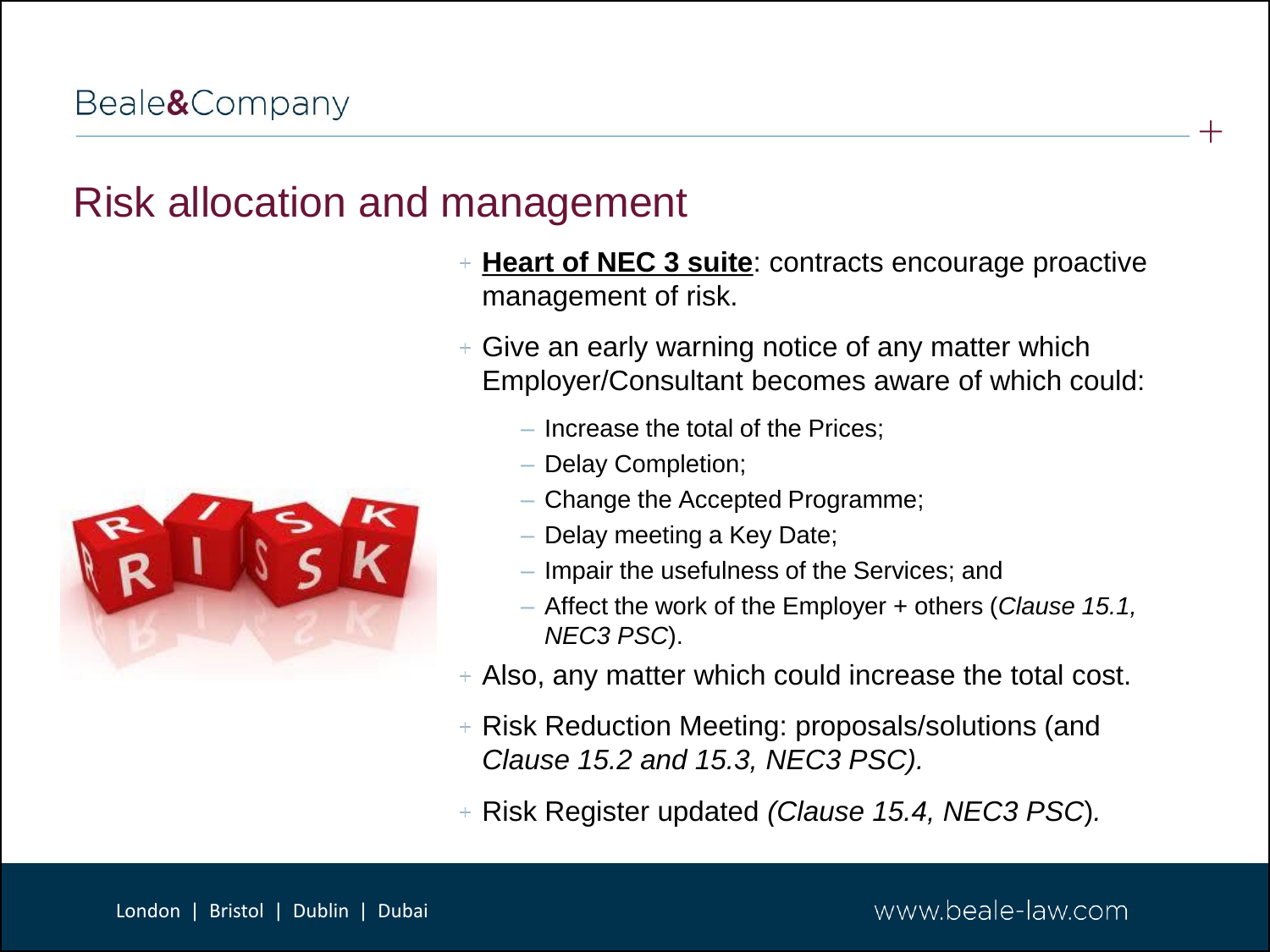# Risk allocation and management (contd …)

- $+$  Failure to give an early warning can have an effect on the assessment of a variation (compensation event).
- $+$  If extra time/costs have been incurred because of failure to give an early warning then extra time/cost will not be recoverable in a compensation event *(Clauses 61.5 and 63.5, NEC3 PSC).*
- $+$  Process is concerned with risk management to ensure there are minimal surprises.

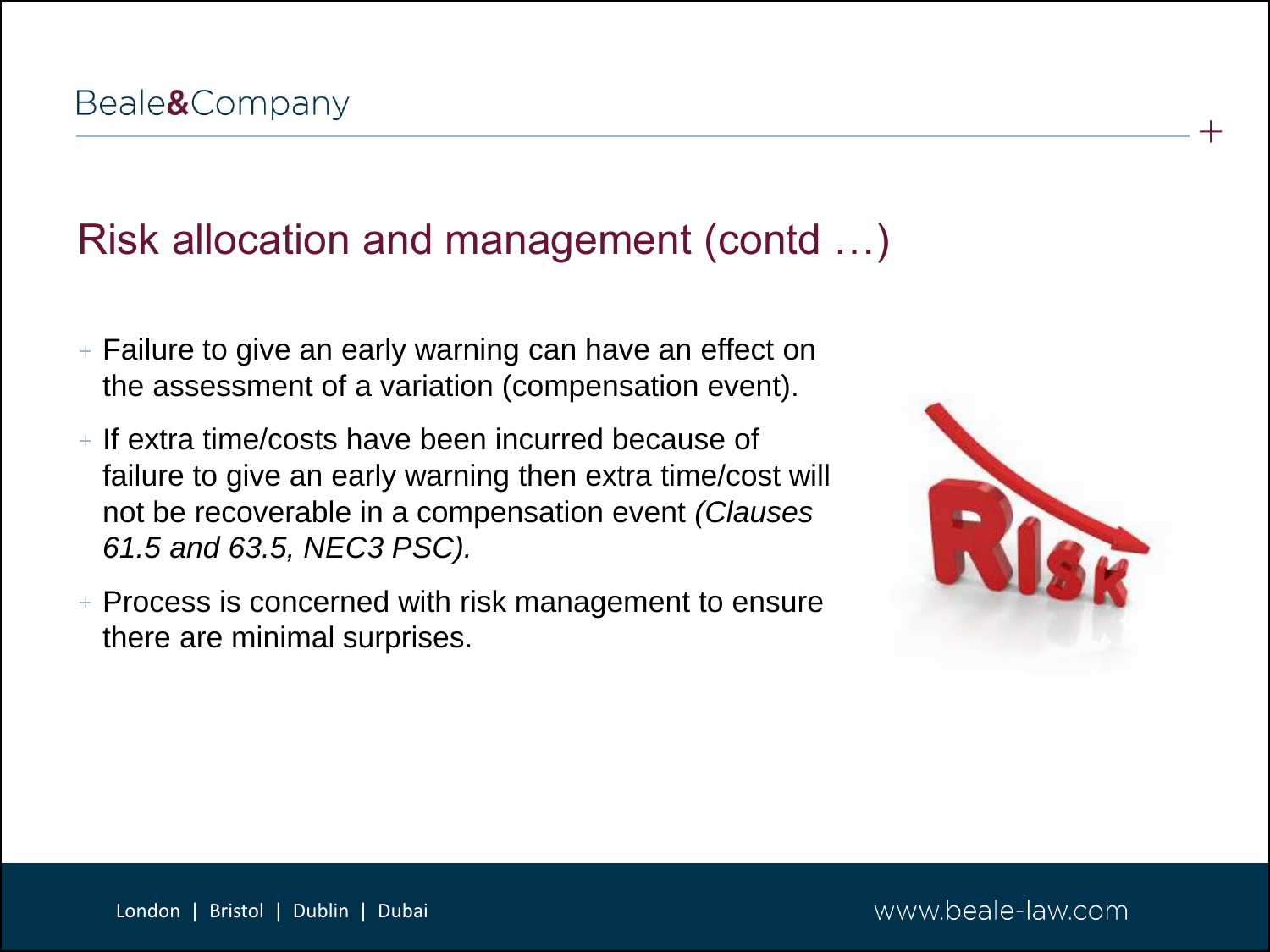#### Compensation Events



- NEC3 PSC 12 variation / compensation events *(Clause 60.1, NEC3 PSC)*.
- Strict time limit of eight weeks for notification of compensation events.
- Strict time limits also apply to:
	- The Employer accepting or rejecting the Consultant's notification of a compensation event (one week).
	- The Consultant's submission of a quotation giving his assessment of the cost and time consequences of the event (two weeks from instruction).
	- The Employer's acceptance or rejection of a quotation (two weeks).
- The Employer ultimately decides if an event qualifies as a compensation event *(Clause 61.4, NEC3 PSC)* and assesses a compensation event *(Clause 64.1, NEC3 PSC).*
- **Notification of a compensation event is a condition precedent to entitlement** *(Clause 61.3, NEC3 PSC).*

www.beale-law.com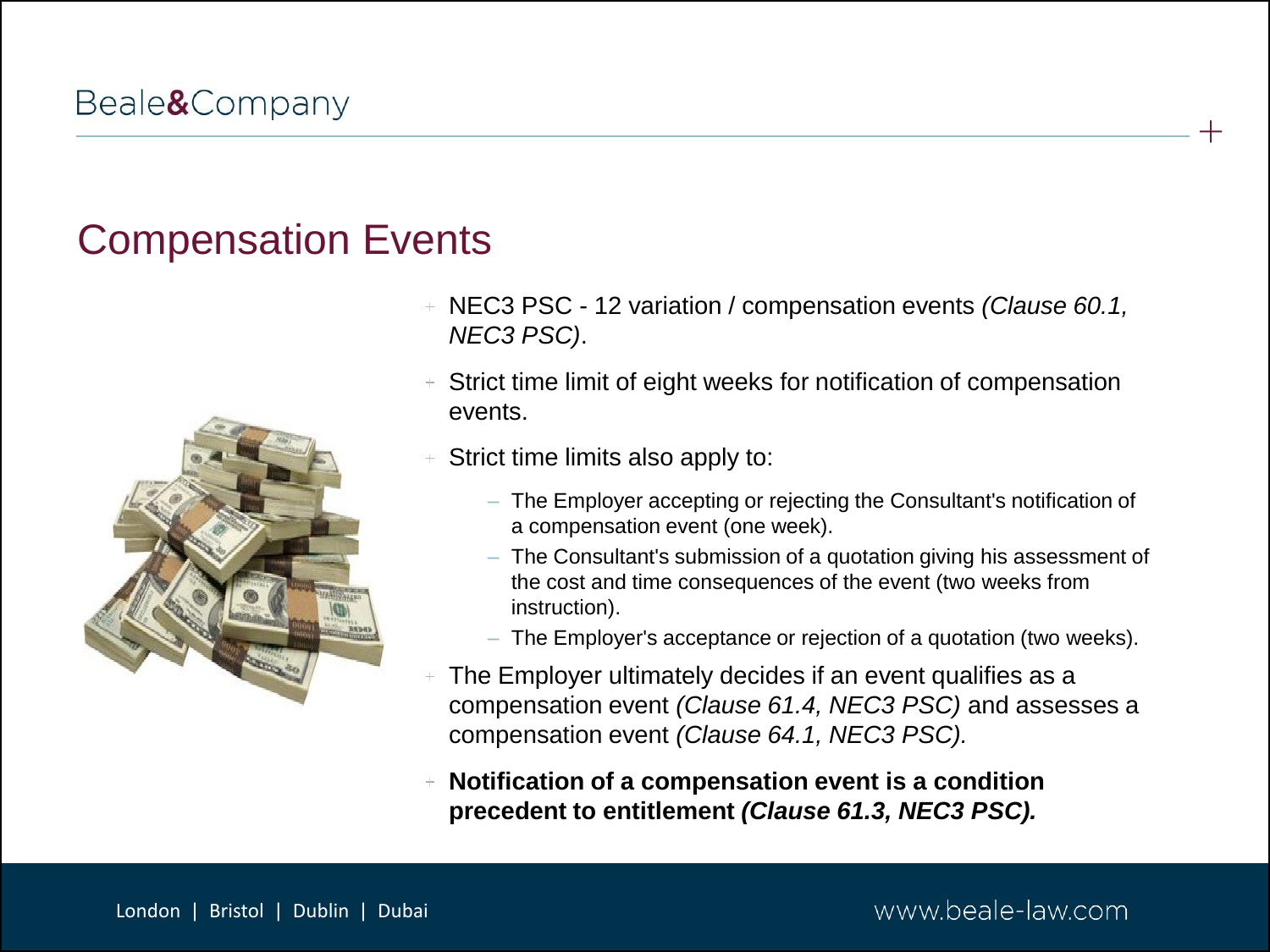#### Programming, Completion, Key Dates, Defects

- NEC provides clear and objective requirement for a detailed programme, together with method statements and continuous updates *(Clause 31.1, NEC3 PSC)*.
- Consultant needs to be sure that they have sufficient resources to keep to the programme and manage its administrative burden.
- Key Dates *"The Consultant does the work so that the Condition stated in each Key Date is met by the Key Date."*
- Option X7 provides for "*Delay Damages*" (i.e. Liquidated Damages) if work not completed by Completion date.
- Unusual provision to correct defects up to the "*defects date*" set in Contract Data *(Clause 41.1, NEC3 PSC).*



 $+$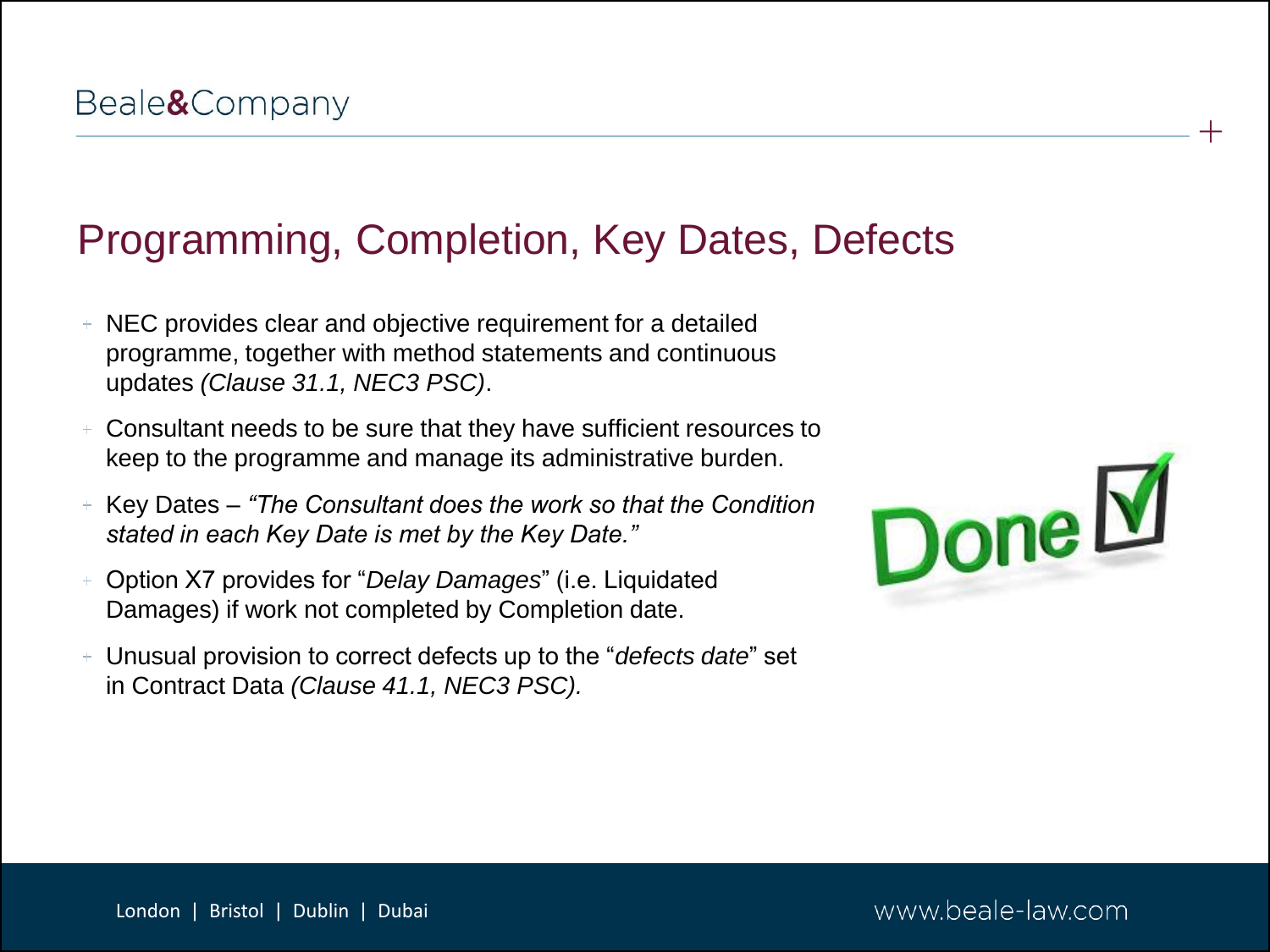# Main Option Clauses – Pricing



- Option A: Priced contract with activity schedule  $\color{red}+$
- + Option C: Target contract
- Option E: Time based contract
- Option G: Term contract  $\pm$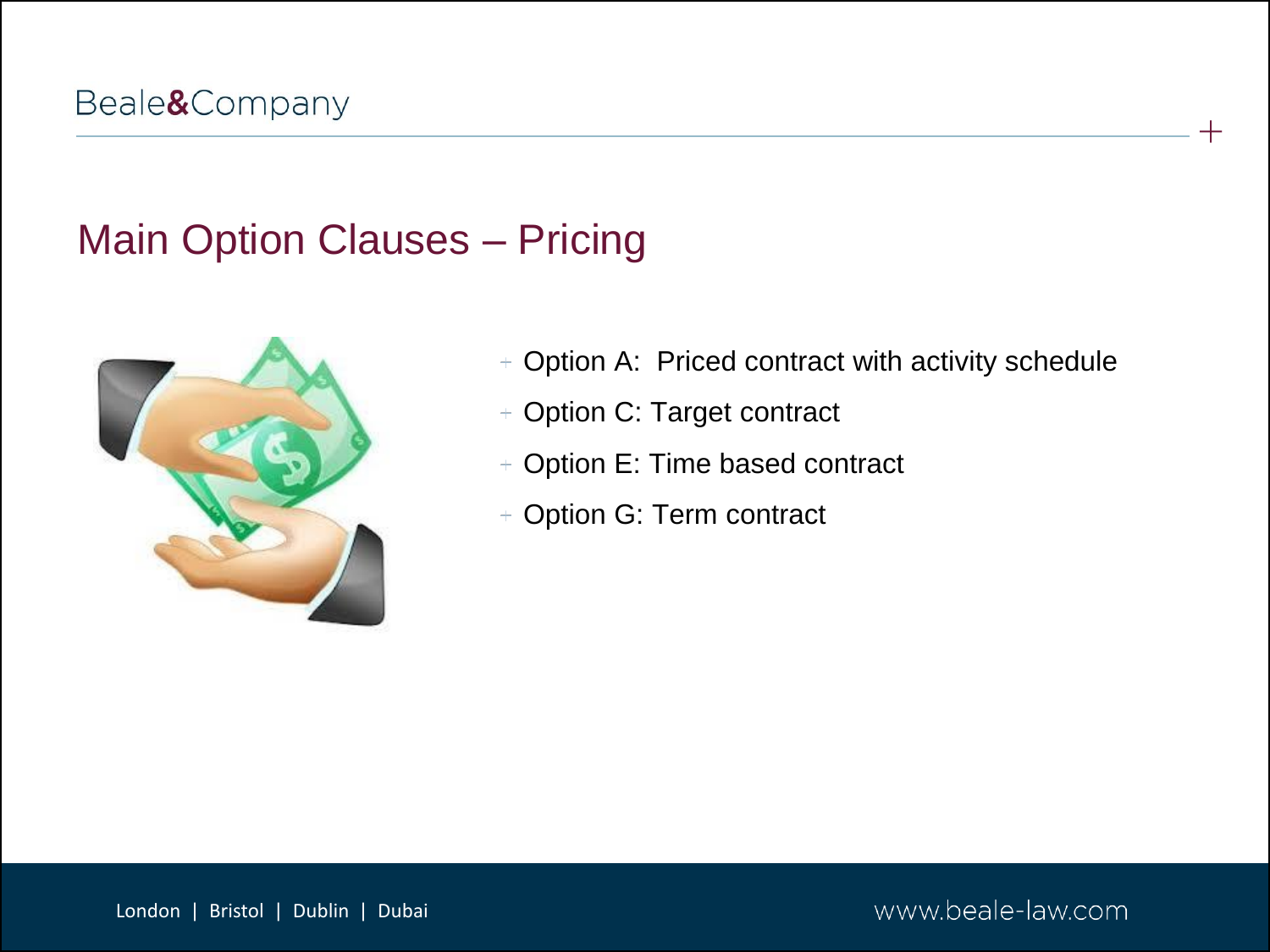### Helpful pointers - <https://www.neccontract.com/About-NEC>

| <b>HISTORY</b>                      | <b>HOW NEC3</b><br><b>WORKS</b> | <b>WHY NEC?</b>         |
|-------------------------------------|---------------------------------|-------------------------|
| <b>NEC3</b><br><b>DICTIONARY</b>    | <b>GOVERNMENTS</b>              | <b>PARTNERSHIPS</b>     |
| <b>ENDORSEMENTS</b>                 | <b>TESTIMONIALS</b>             | <b>NEWS &amp; MEDIA</b> |
| <b>NEC EARLY</b><br><b>WARNINGS</b> |                                 |                         |

London | Bristol | Dublin | Dubai

www.beale-law.com

 $\, + \,$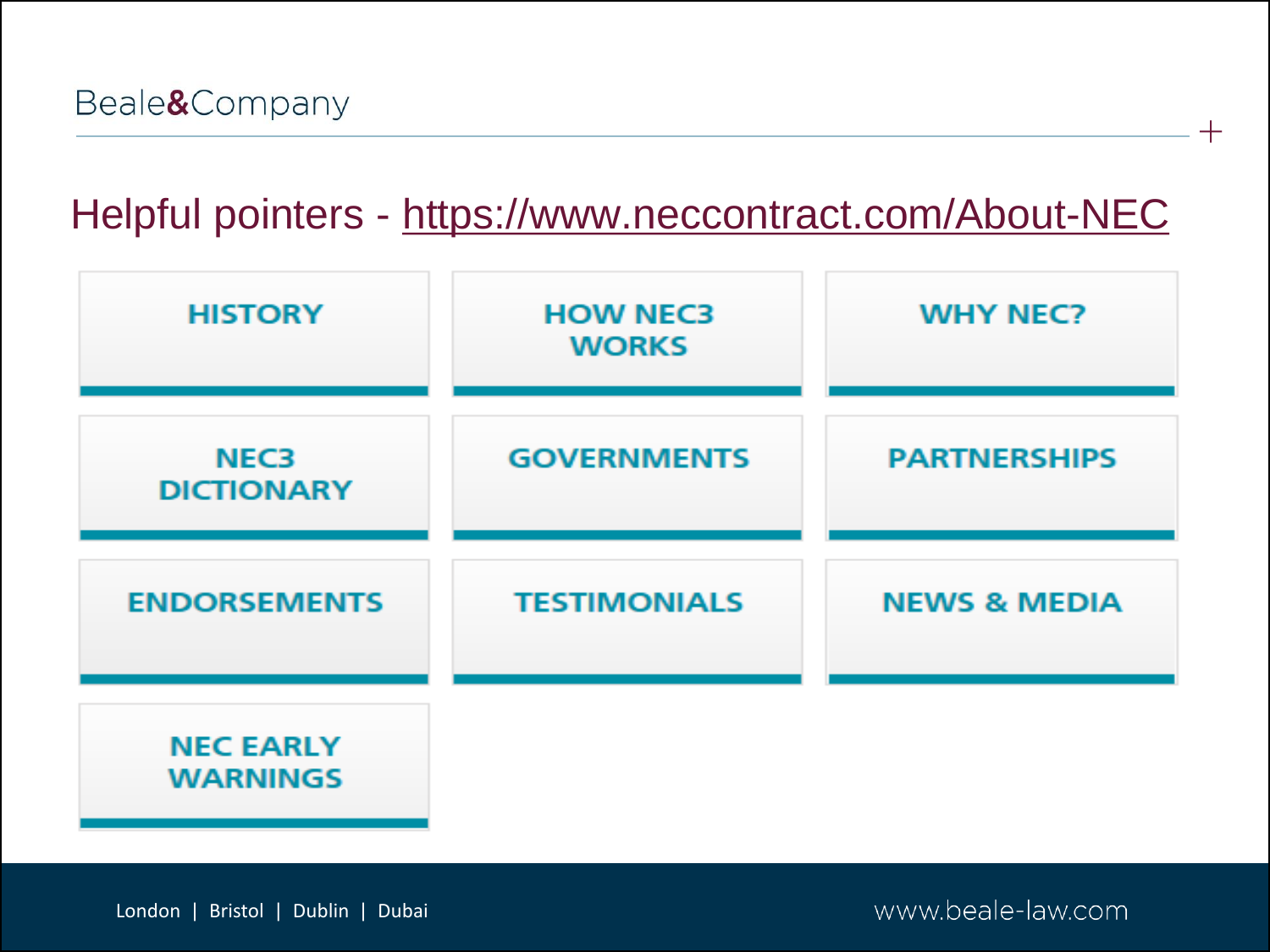### The Project Manager – Role and Duties in ECC

- Administers the NEC3 ECC and is generally the Employer's agent.
- Emphasis on **project management and partnership**  duty is to champion NEC philosophies.
- Central role and effectively "runs the show".
- Duty of impartiality and balancing the interests of the employer and contractor:
	- Issuing instructions;
	- Assessing the amount due;
	- Issuing the Termination Certificate;
	- Maintaining the risk register;
	- Reviewing the Contractor's design;
	- Monitoring progress; and
	- Assessing compensation events and early warning notices.
- Role of the Project Manager under an NEC3 ECC may be more complex and onerous than an alternative form.



 $+$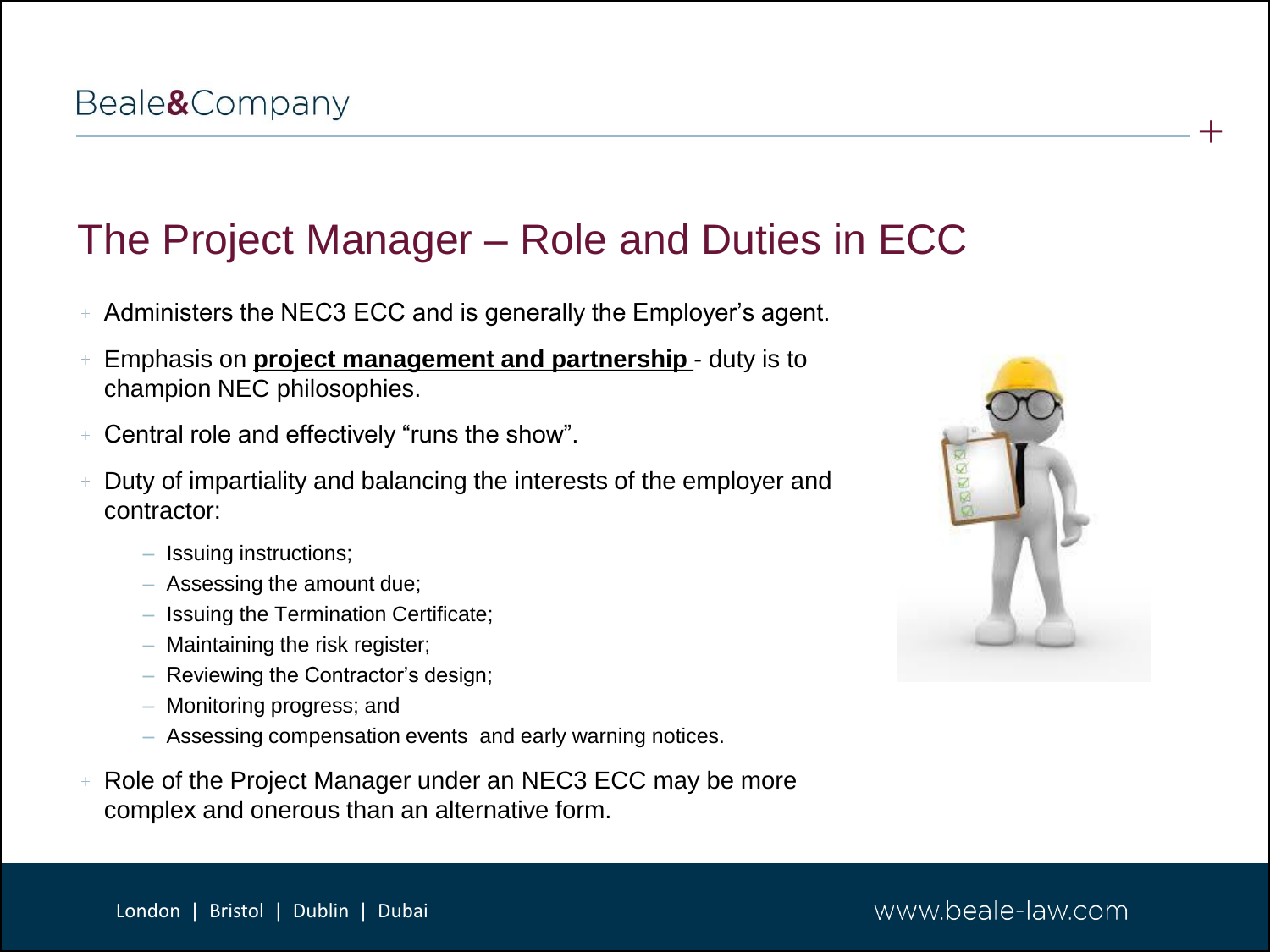# *Costain v Bechtel [2005]*



- $+$  Bechtel was the lead party in a consortium appointed as Project Managers for HS1.
- The contract: *'The Employer, the Contractor and the Project Manager act in the spirit of mutual trust and co-operation and so as not to prevent compliance by any of them with the obligations each is to perform under the Contract.'*
- Costain concerned that Bechtel administering the contract unfairly and adversely to them.
- Bechtel argued that the Project Manager was obliged to look after the Employer's best interests and therefore owed no duty to act impartially.
- Held: Project Manager had duty to **act impartially between the Employer and the Contractor**, and balance interests.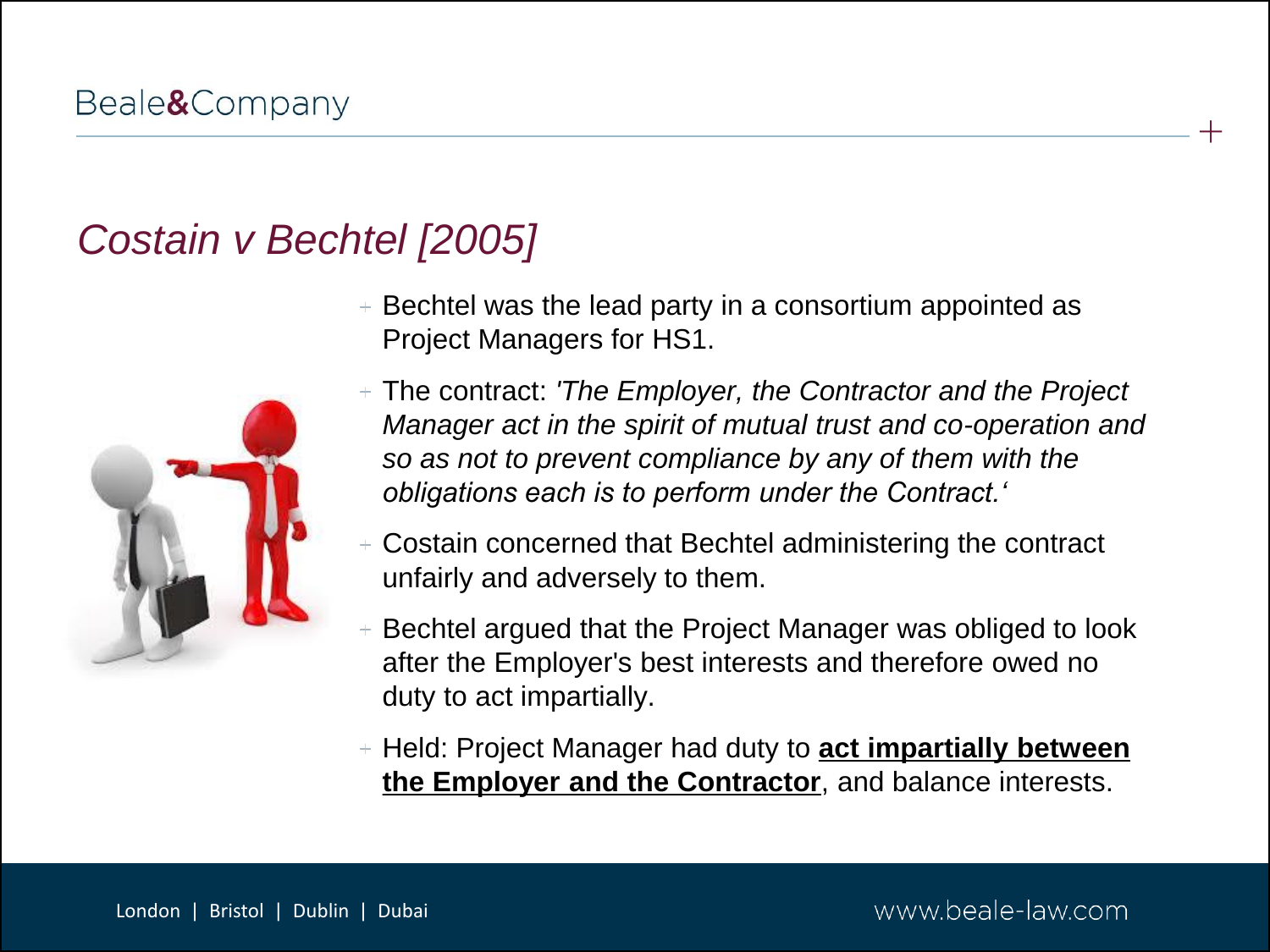# Practical Tips for Project Managers (under NEC3 ECC)

- $+$  Project Manager should be seen as a driver more than an administrator.
- $+$  Not traditional "sort it out at the end" approach.
- $+$  Ensure understanding and awareness of contract mechanisms – i.e. early warning notices and compensation event process from the outset.
- Use templates/precedent forms agree a joint approach.
- $+$  Keep track (e.g. a register) and circulate to all parties.
- $+$  Regularly review contentious quotations.
- Lead the process.



 $+$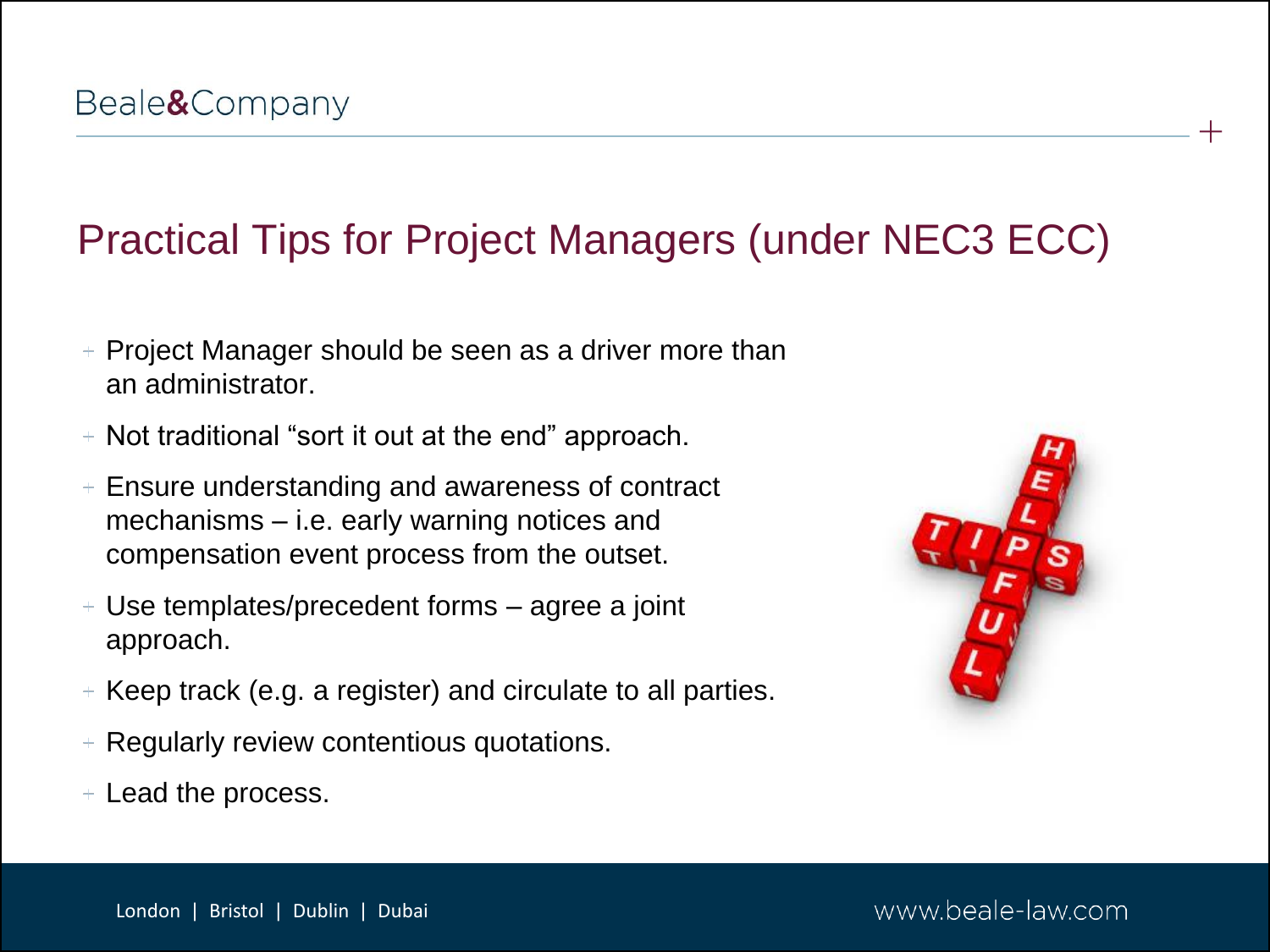#### Recent NEC3 Cases – not many!



- Limited disputes because of the collaborative and risk management nature (and also adjudication).
- Akenhead J in *Atkins Ltd v Secretary of State for Transport [2013]:* despite the *"siren or other voices which criticise [the NEC3] for some loose language"* they are *"highly regarded"*  and are seen as *"providing material support to assist the parties in avoiding disputes and ultimately resolving any disputes that do arise"*.
- Slight increase in recent years but due to wide use of NEC3 suite.
- Example cases:
	- *RWE npower Renewables Ltd v JN Bentley Ltd [2014];*  and
	- *Mears Ltd v Shoreline Housing Partnership Ltd [2015].*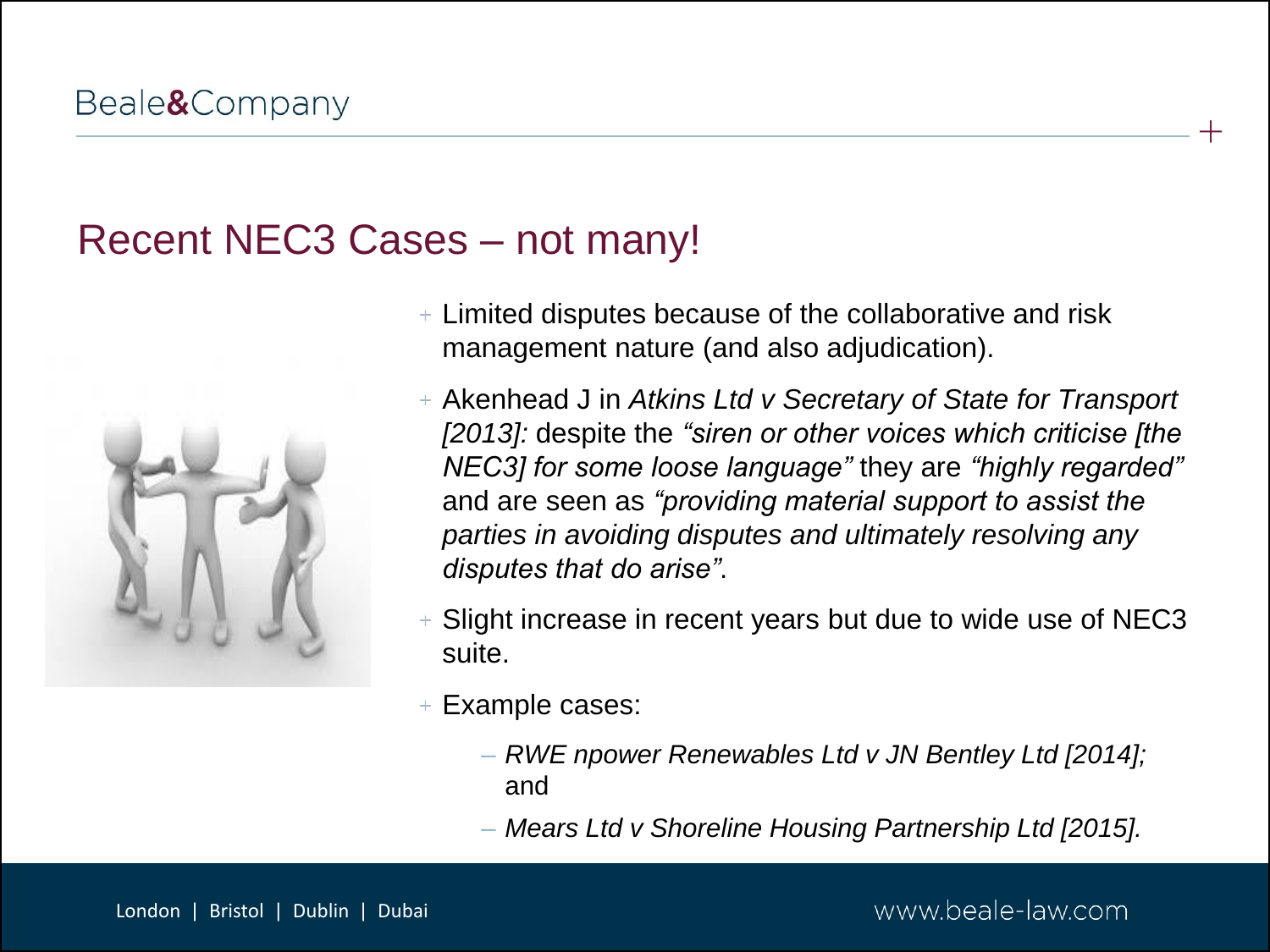# **Conclusion**

- NEC3 most widely used forms in UK market (but not only form).
- Designed as a management tool and a stimulus to the parties to adopt best practice in project management.
- Encourages proactive resolution and "*partnership*" collaboration.
- Be proactive and ensure you have adequate support; note can be administratively demanding and expensive therefore dedicated resources are required.
- $+$  Act in accordance with the contract  $-$  read the contract and stick to timescales.
- If operated properly there is limited scope for disputes.
- **Not to be left in the drawer!**



 $+$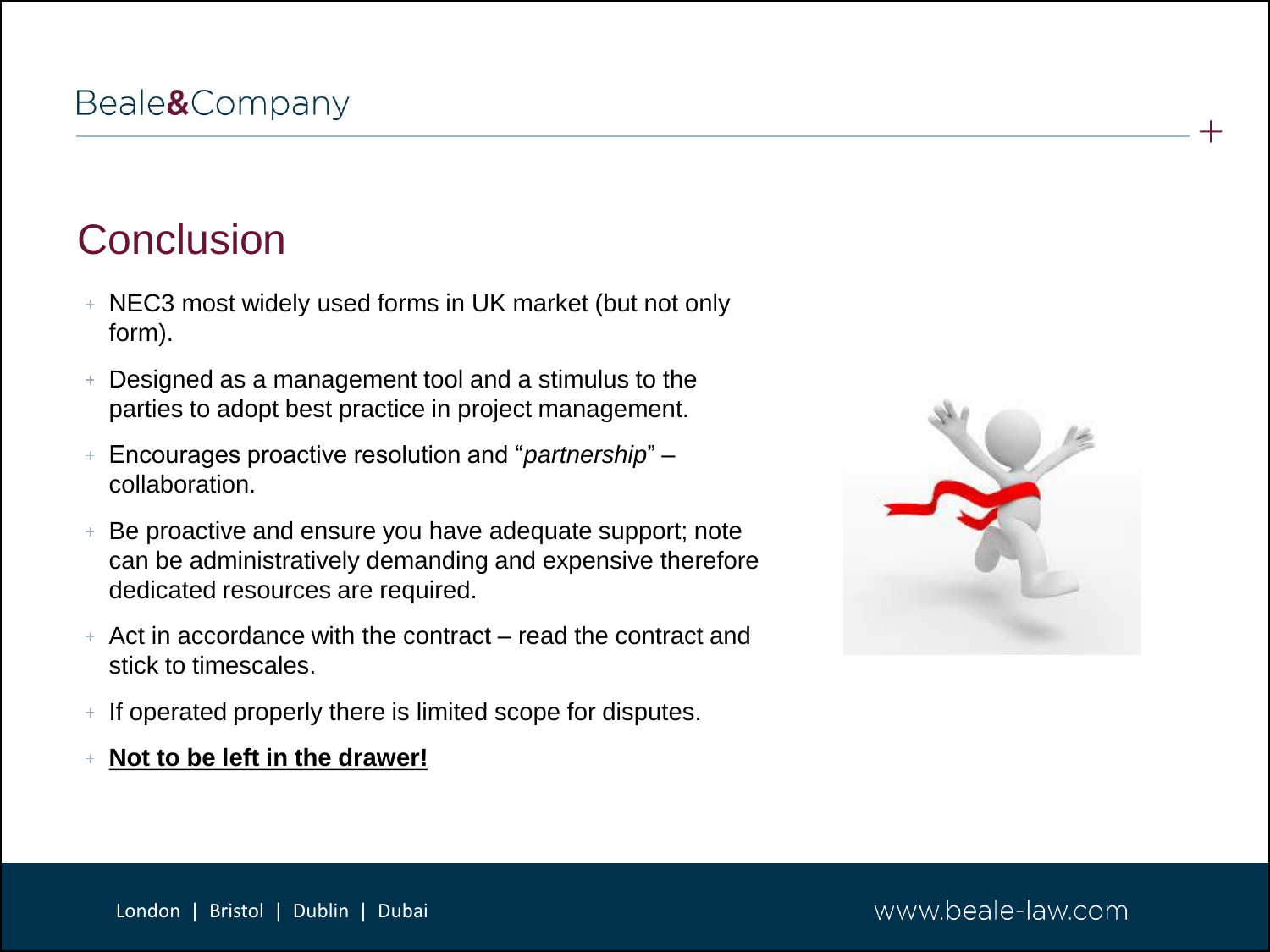# Approaching Webinars: April 2016



- NEC3 Engineering and Construction Contract.
- Managing Legal Risks on Construction and Engineering Projects in the Middle East.
- **Dates to be confirmed and invites will follow soon.**

London | Bristol | Dublin | Dubai

www.beale-law.com